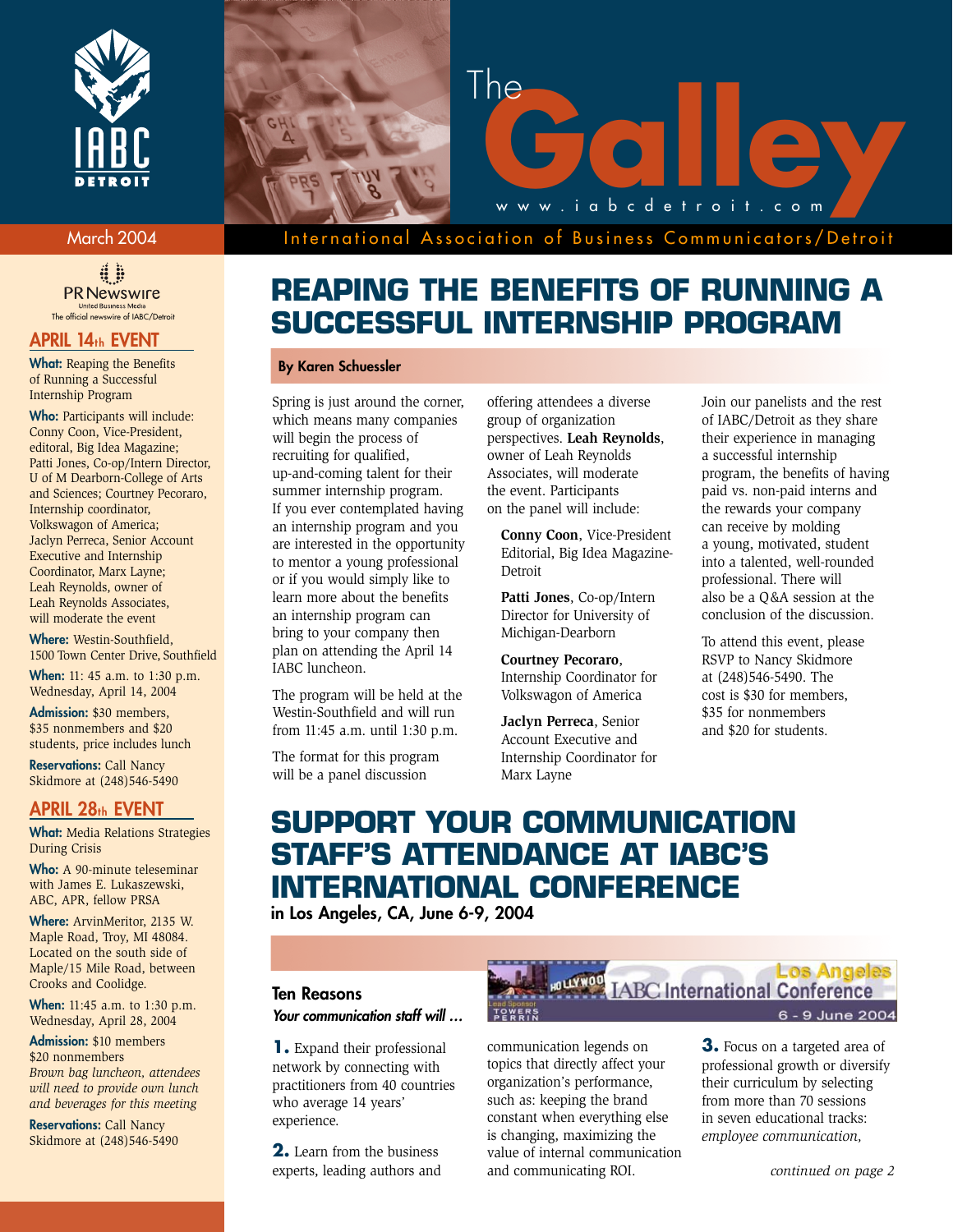# **YOU TOO CAN HAVE THE MIDAS TOUCH BY SETTING AND ACHIEVING SMART OBJECTIVES**

### **By Cindy Orlandi, APR, 2003-2004 IABC/Detroit President**



**Orlandi**

Does your communications strategy help your organization achieve its goals? If so, you just might have the Midas Touch shown by winners of the prestigious IABC Gold Quill awards.

IABC judges look for clear understanding, innovative thinking, business savvy and the ability to use communication to help deliver results. Here are a few questions they suggest asking about your communications challenge.

- How clearly is the need and its effect on the organization identified by formal or informal research?
- What characteristics of the intended audience were factors in developing your solutions?
- If you were a member of the target audience, would the communications capture your attention?
- Is each message properly crafted for the chosen media?
- Is the chosen media the right choice, given the audience and the intended message?

Business communicators sometimes confuse goals, objectives and tactics. Goals give the big picture. Objectives are measurable and set targets. Tactics describe the tools used to achieve objectives.

IABC Gold Quill Judges recommend using this formula for setting SMART objectives:

**Specific:** Describe a desired outcome

- **Measurable:** Verifiable quantified where possible (i.e. volume, dollar, value, frequency, timeliness, cost, etc.)
- **Achievable:** Challenging but within the range of influence
- **Relevant:** Contribute to broader efforts in a meaningful way
- **Time-framed:** Include a completion date, if appropriate

Remember to ask yourself how well the goals and measurable objectives you've set address a stated need. To what extent are the objectives measurable? What solution did you develop and why? What is the single most important idea you need to communicate?

So what challenges did you face? How effectively was your program implemented in terms of budget, time and other resources? How did you measure the success of the project? Did you meet the objectives you set?

Could your plan be used to show others what works? Is it sensible, thorough, convincing and logical? Was the project clearly under control and responsibly managed? If you answered yes, congratulations! Your organization is lucky to have you, and IABC encourages you to enter your project in the Renaissance Awards, Silver Quill and Gold Quill competitions.

An idea can turn to dust or magic depending on the talent that rubs up against it. Remember, IABC provides the content, credibility and community to help you provide your organization with that Midas Touch!

# **WHY SUPPORT STAFF ATTENDANCE AT INTERNATIONAL**

#### *continued from page 1*

*public relations,stra egy & counsel, business management, marketing & brand, skills development, and future trends.*

**4.** Examine case studies and corporate best practices with senior executives from the BBC, Chiquita Brands International, Deloitte, Eddie Bauer, Rolls-Royce plc, the U.S. Census Bureau and other leading organizations.

**5.** Learn what it takes to build a successful communication program from the winners of IABC's 2004 International Gold Quill Awards. More than 100 winning work plans detailing business need, goals and objectives, implementation plans, measurement criteria and results will be displayed at this year's showcase.

**6.** Gain a CEO's perspective on communication's role in the value chain and how to more effectively contribute to business objectives and influence performance. IABC's 2004 EXCEL (Excellence in Communication Leadership) Award honoree will address these issues.

**7.** Explore innovative products and services at the IABC Exhibit Hall and meet face-to-face with representatives from many

sponsoring companies who can save your staff time and money.

**8.** Be informed of the current and upcoming trends such as hightouch-high-tech communication, data mining, robotics, biometrics, cyber-marketing, global strategies, and e-commerce – all of which will likely be the backbone of the future communication industry.

**9.** Gain insight on the importance of managing global media and learn from the best practices for 21 s t -century employee communication, a study by The Empower Group, conducted under the auspices of the IABC Research Foundation.

**10.** Hear opening keynote speaker Salman Rushdie, author of "Midnight's Children," the best novel to have won the Booker Prize in its 25 year history, discuss the concepts of borders and boundaries, and the inherent risks and threats in crossing boundaries that are defined by others.

*IABC's 2004 Los Angeles Conference is an investment that will provide significant return. Register your communication staff at www.iabc.com/events/conf2004.*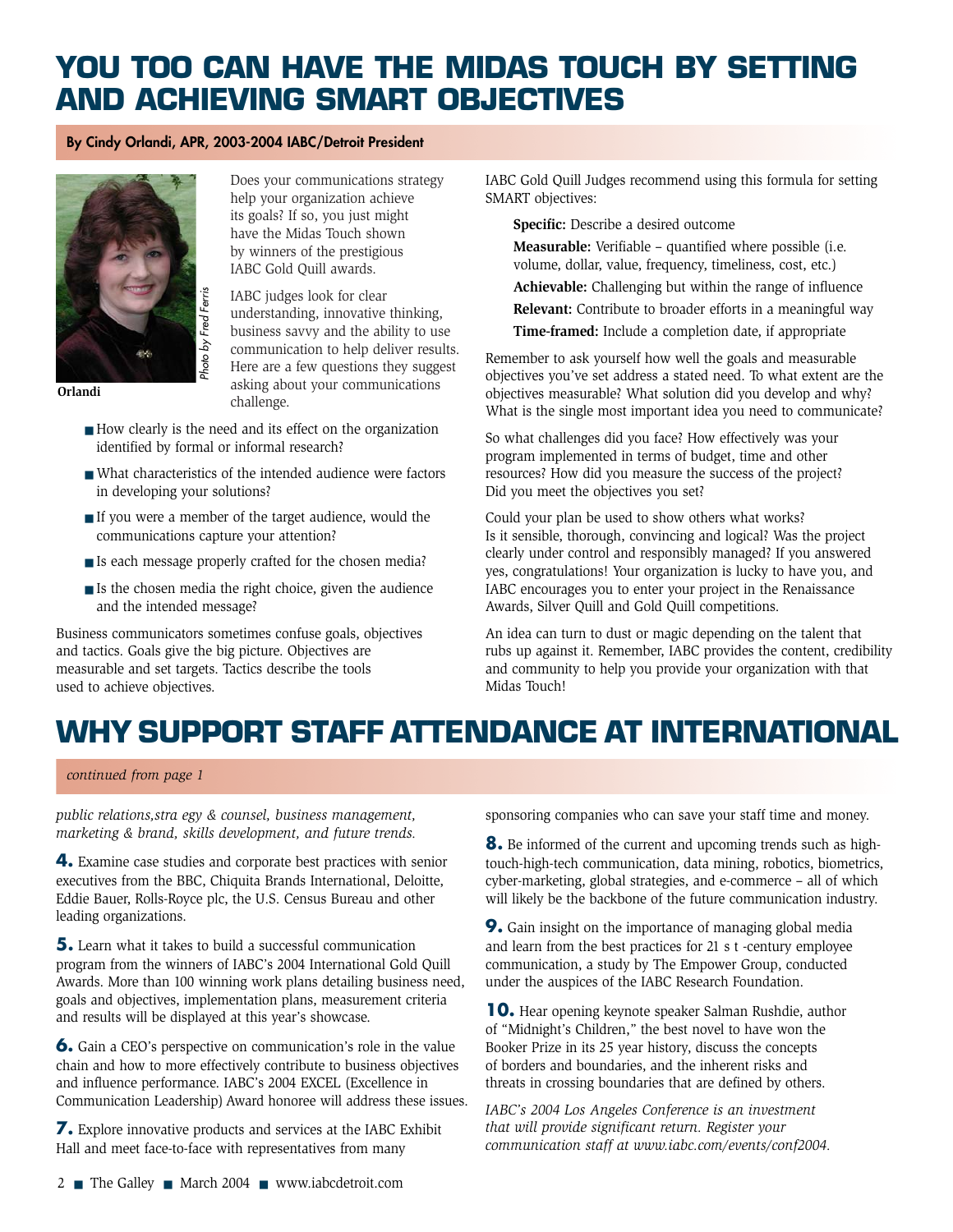# **HELP US RECRUIT STUDENT MEMBERS!**

#### **By Leah Reynolds**

IABC/Detroit wants students! The Academic Affairs Committee for IABC/Detroit is recruiting student members. We're currently focusing on three campuses – Wayne State University, The University of Michigan, Dearborn and Eastern Michigan University – with plans to expand to other schools.

In the past, the goal of Academic Affairs has been to establish student chapters on Michigan campuses. This has been difficult to achieve, particularly at schools where many students commute. So, we've decided to redirect our efforts.

After talking with several faculty members and students, the



**This flyer highlights seven reasons a student should join IABC and is available on line at www.iabcdetroit.com.**

Academic Affairs Committee is inviting students to join IABC/Detroit, participate in local chapter events and enjoy all the benefits of IABC membership.

Full-time students have the opportunity to join IABC at a *significantly* reduced rate (only \$50.00 per year – about an 85% discount!). It's a fabulous way to introduce students to the advantages of professional association membership and establish what will (hopefully) be a career-long affiliation with IABC.

### **How You Can Help**

IABC/Detroit members can promote student membership in a number of ways.

**Recruit any communication student you know.** Encourage communication students you have contact with (An intern? Your son/daughter, niece or nephew? Your neighbor?) to join IABC.

**"Hook us up" with communication professors you know.** If you have a relationship with a communication professor at a college or university in Michigan, let us know. We'd like to reach out to them and make sure they have the information and tools to promote IABC on their campus. (Or, we can equip you to reach out to them.)

**Involve our student members.** We currently have 10 student IABC/Detroit members. The best way to retain them is to make IABC a meaningful experience. Ask them to join your committee. Invite them to attend an IABC event. Inform them about internship and entry-level job opportunities.

*Leah Reynolds is Director for Academic and Community Relations for IABC/Detroit. She can be reached at leah@leahreynoldsassociates.com or at (248)471-2508. Academic Relations committee members are Meaghan McClure, communications student at The University of Michigan, Dearborn, and Lauren Pulay, communications student at Eastern Michigan University.*

# **DIRECT MAIL LETTER PRODUCES DOUBLE DIGIT RESPONSE**

### **By Dianna Huff, ABC**

One of the things I enjoy most about my job is that I continually learn how to be a better writer. This year I learned how to write direct mail letters that get exceptional results.

I've written letters for large campaigns that have done fairly well, and I write the fundraising letters for my son's school (which last year resulted in a 20% increase in donations as well as doubling the school's donor list). So I was a little perplexed when the letter I wrote for my own direct mail campaign fell flat.

It wasn't until I met direct marketing whiz Liz Taylor (not the actress) that I learned why my letter wasn't working. Said Liz, "Your letter is clever, and it's well-written, but it's lacking a real offer. Focus the letter on your offer, not on your services, and you'll get better response."

She was right. Starting in March 2003 and ending August 2003, I sent out 100 letters a month to a business-to-business list. Results were remarkable – a 10% response rate!

You can learn more about Liz Taylor (who also happens to be my client and good friend) and view her recently updated Web site at **www.liztaylormarketing.com**

Liz specializes in turnkey direct mail services for B-to-B companies who need to generate a steady flow of sales leads. What makes her programs successful is that she tests, she uses the right lists, and she delivers results.

You can also learn more about B-to-B sales letters by reading the article below. Written by DH Communications for my client The Lead Dogs, it explains why a one-page letter can drive home results.

Maximize B-to-B Lead Generation with a One-Page Letter

### **www.imakenews.com/mwallen/e\_article000141870.cfm?x=a1 F16wf,a14tBmwy**

Dianna Huff, ABC specializes in results-oriented B-to-B marketing writing. For your free "Top Ten Marketing Writing Mistakes" list and a complimentary subscription to Dianna's monthly e-newsletter, "The MarCom Writer," go to **www.dhcommunications.com/resources.htm**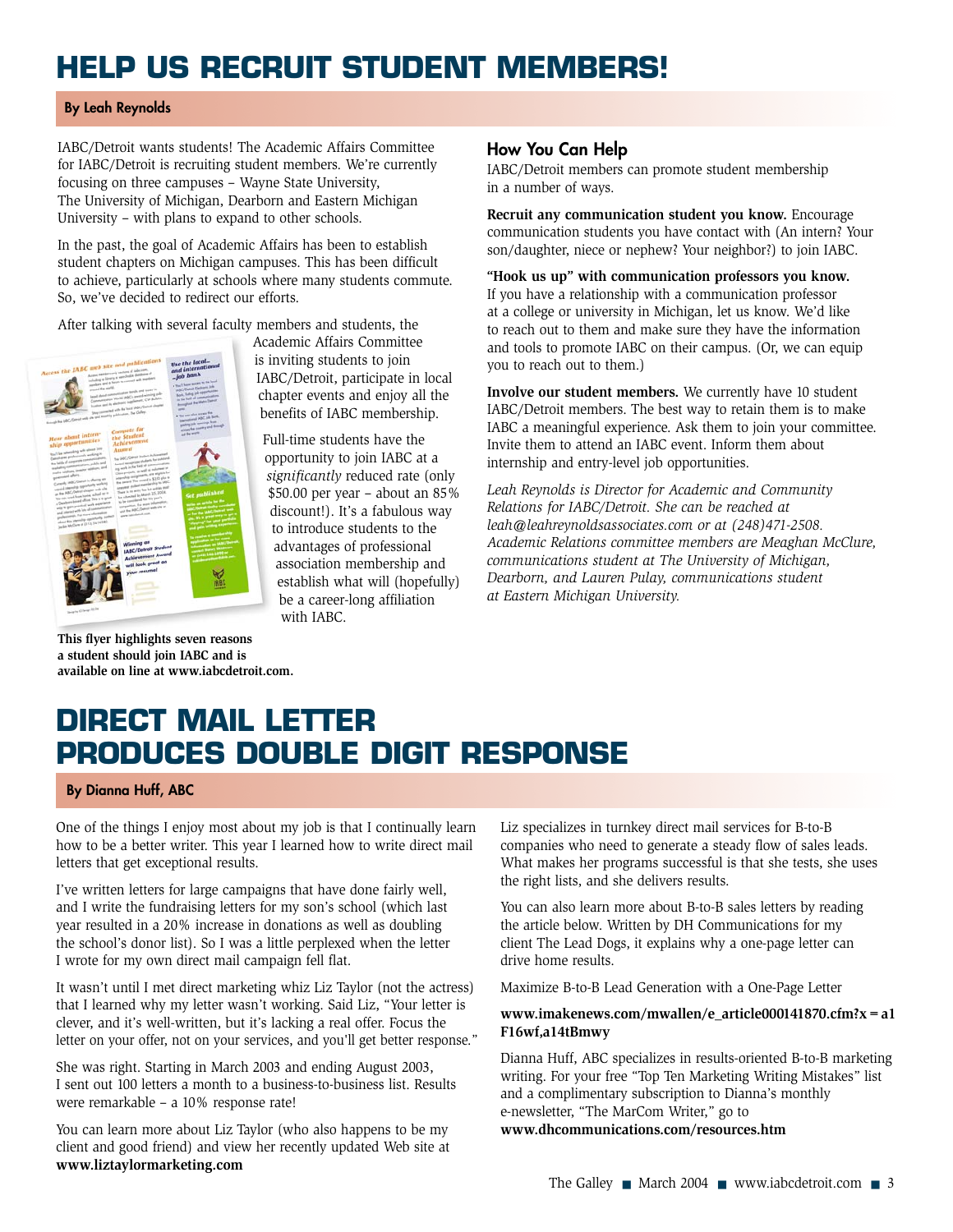# **DON'T OVERLOOK SEARCH ENGINE OPTIMIZATION WHEN GETTING THE WORD OUT ONLINE…**

### **By Melanie Broemsen**

Since its inception, the Internet has played an increasingly important role in a PR professional's communication strategies. Over time, it has developed into a mainstream form of communication. As a result, you now have an interactive, instantaneous tool to convey your message to your key publics.

Of course, to generate online publicity for your organization, you need to get your message in front of your key publics. The first step is posting the information to your organization's Web site. If investors, reporters, and other important publics visit your site, they will be able to read it.

The second step, however, is one that is commonly overlooked: ensuring that your news releases and other PR documents can be found in search engines. The search engines provide a natural outlet to connect with your target audience. Reporters and other stakeholders use them to find company and industry news – in fact, they are actively looking for it!

Unfortunately, if your news releases are not included in search results, you will miss the opportunity to communicate with them. You may even frustrate users if they are specifically searching for your organization's information.

### **Are your news releases being found?**

Finding out if your news releases are included in the search engines is an easy task. Simply copy a sentence or two from a release, and paste it (inside quotation marks) into the search box at your favorite search engine, such as Google. If it is indexed, you will get a result similar to this:



Education Center in Troy, MI, and more than 230 southeast Michigan.<br>usef/ iabc.com/news001 htm - 17k - Cached - Similar pages

If you don't see your news release listed, or if the listing directs you to a site other than your own, you will want to investigate further to find out what is actually happening. However, if you follow these tips, chances are you will have success getting your news releases included in search engine results.

### **Tips to make sure your new releases are included in search engine results:**

- Post your news in HTML format. Include a link to a PDF version as a courtesy to people that may wish to download it. To avoid trapping users inside the PDF file, include active hyperlinks back to your Web site (and contact information) on every page of your PDF document.
- Check that links to your news releases point to a page in your domain (www.yourcompany.com). If you use a third party to post your information, the links will probably point to their domain. While it doesn't necessarily mean that your news won't be indexed, it is better to direct visitors to your own site.

This way, you have control over how your message is presented, as well as the opportunity to introduce them to additional information about your company. In addition, if the third party site is not search engine friendly, you will not be able to make the necessary changes to get the releases indexed.

■ Make sure your news releases are not deep inside your site. This means checking to see how many parameters are in the URL. Search engines have trouble digging more than three to four parameters deep into a site.

If you have followed all of these guidelines and your news releases are still not getting indexed by the search engines, it is time to contact a Search Engine Optimization (SEO) Specialist. There are several factors that can stop your news from reaching its intended audience: Web site architecture, code and format. A SEO professional will be able to better determine which of these is causing the problem, as well as provide you with additional tips on how to make sure your key publics find your news releases in the search engines.

*Melanie Broemsen, SEO technology specialist, The Karcher Group, serves on the IABC District 7 Board. For more information on this topic, contact her at Melanie@thekarchergroup.com*

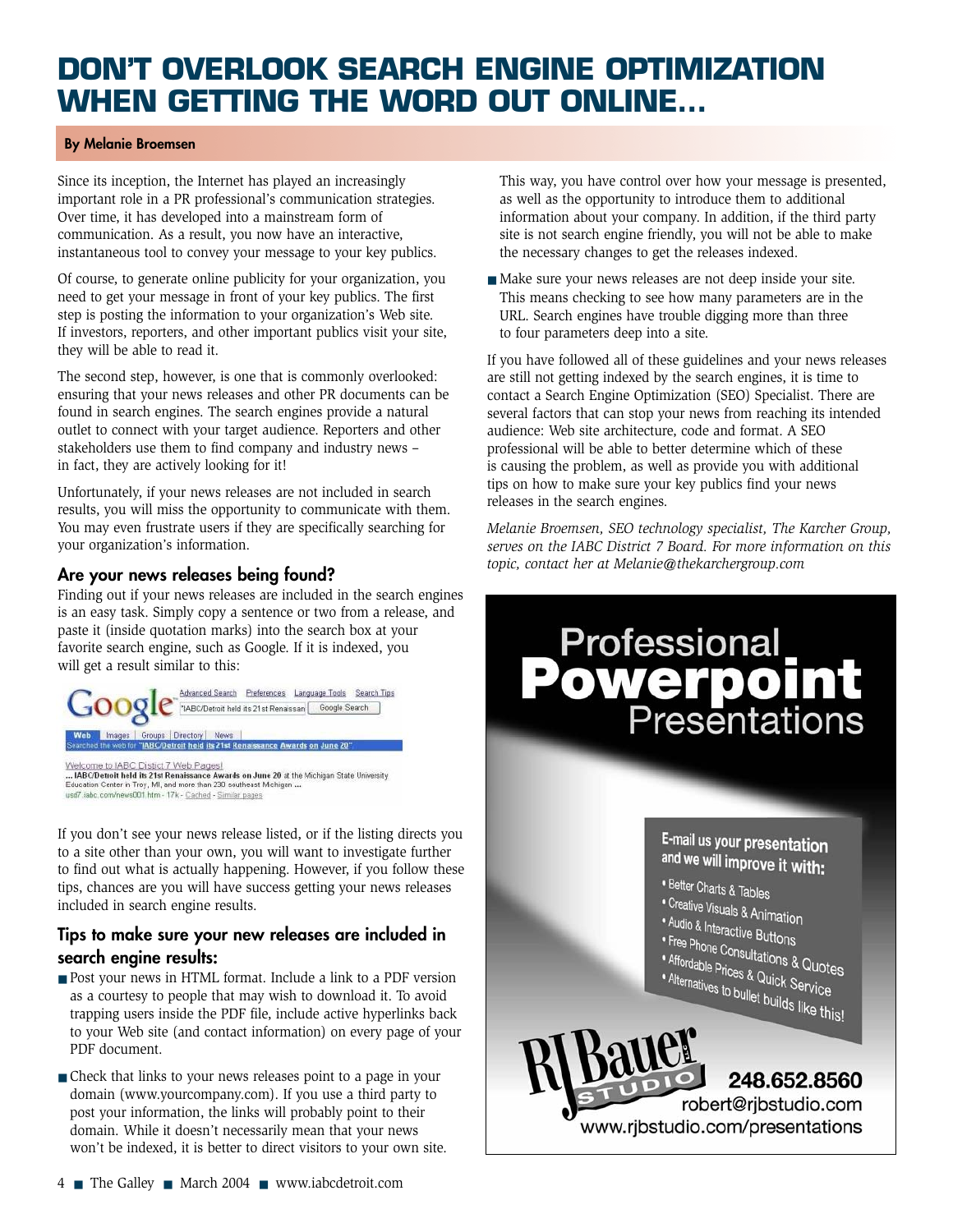# **INTERNATIONAL THINK TANK CONSIDERS EMERGING COMMUNICATION ISSUES**

### **By Leah Reynolds**

While the expression "think tank" originated in World War II, the term has a lot more to do with thinking than it does with tanks. A think tank is generally defined as an independent committee of experts that undertakes research or gives advice.

In February, I was honored to represent IABC/Detroit at an international think tank held in Atlanta. The purpose of the meeting, sponsored by the IABC Research Foundation, was to identify emerging issues in the field of communications that the foundation should consider studying.

Our group, led by **Shel Holtz**, ABC, included IABC members from Canada, the U. K., Malaysia and many regions of the U.S., including Hawaii. Our discussion was spirited, rich and fun, prompting Shel to say, "Attending this meeting has been worth all the dues I've ever paid to IABC!" We covered a tremendous amount of territory, but here are some of the headlines:

**Technology, technology, technology.** Our discussion went beyond the obvious point that technological advancement will have a profound effect on the work of communicators in the future. We touched on a number of intriguing areas such as organizational policing of technology use, monitoring of message content, digital "immigrants" vs. digital "natives," multi-tasking and fragmented

focus and technology manners — Is it polite (or counter-productive) to check your BlackBerry while you're in a meeting?

**Ethics—The tough questions.** Is it okay to promote a false story or hide the truth in the interest of, say, national security? We discussed the credibility that alternative information sources gain when official sources compromise the truth.

**A** *truly* **global perspective.** We talked about what it means to be a global citizen. In the future, we may craft new "languages" that aren't specific to any one country but facilitate a global consciousness.

**The role of the communicator — Going beyond a seat at the table.** In the organization of the future we won't have time for silos. The pace of change will dictate internal speed. The organizations that win will be those that get past their internal structure and develop innovative ideas and collaborative strategies. This presents a grand opportunity for communicators to serve as facilitators of creativity and change at the highest levels in the organization.

*Leah Reynolds is owner of Leah Reynolds Associates, Inc., a change management and communications consulting firm specializing in issues surrounding the changing workplace.*

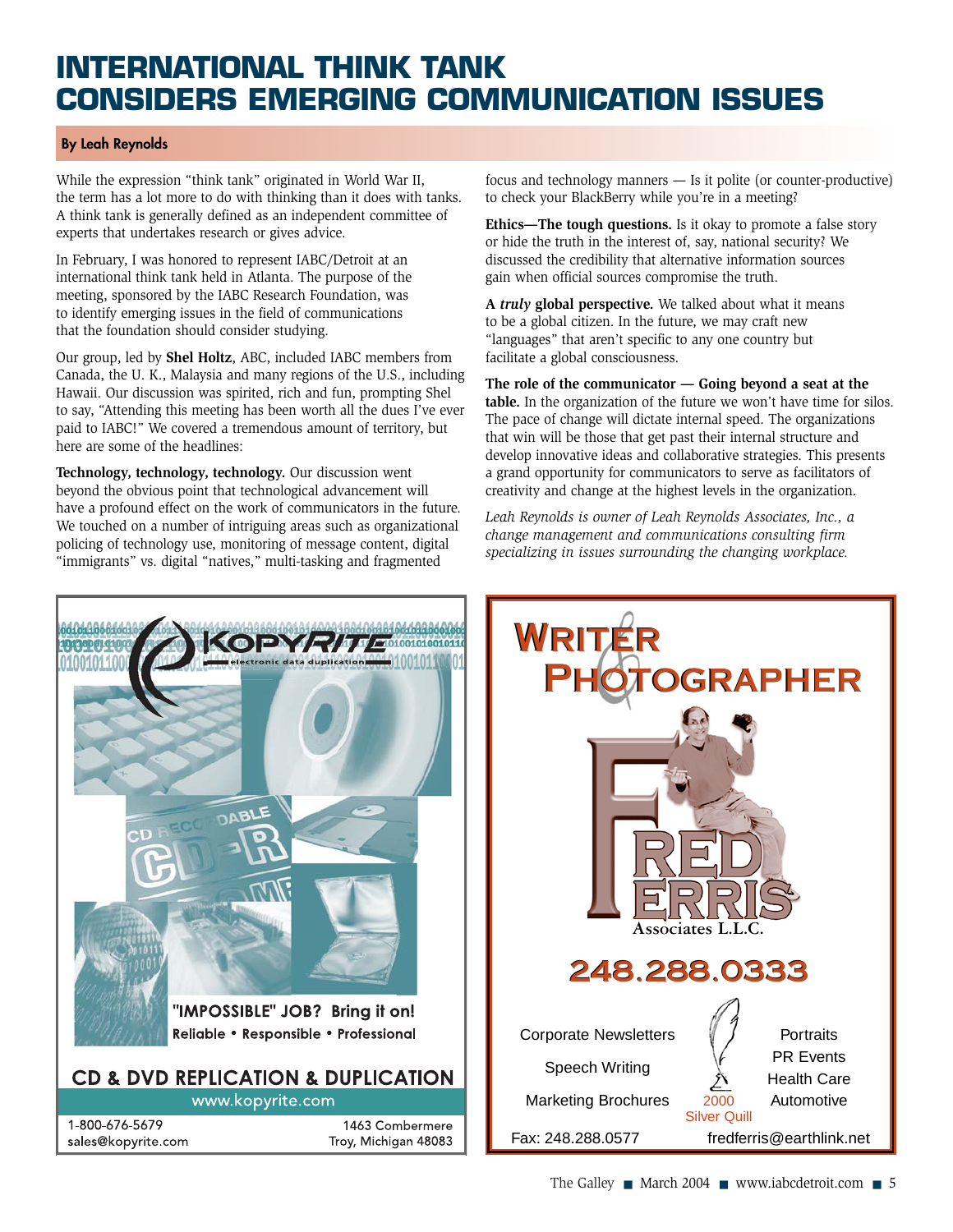# **IABC/DETROIT TEAMS UP FOR THE FIGHT AGAINST MULTIPLE SCLEROSIS**



### **By Francis Lieder**

IABC/Detroit members will be teaming up with the Michigan Chapter of the National Multiple Sclerosis Society in May 2004 to help find a cure for the disease. Multiple sclerosis is a chronic, often disabling disease of the central nervous system. It is the number one disabling disease of young adults. Symptoms may be mild such as numbness in the limbs or severe paralysis or loss of vision.

**Janine Krasicky**, IABC PR co-chair, started a team for the MS Walk five years ago as a tribute to an aunt who had just discovered she had the disease. She recently approached the IABC board to see if it would consider a community relations activity.

"Since there was really nothing else I could do to help stop the disease, I found the walk a great way to do something to make a difference and to make my aunt feel good," said Janine Krasicky, founder, J9 Media Solutions. This year, the IABC team, aka the Multiple Mob, is being headed by **Francis Lieder**, who has returned to the Detroit area after a 7-year hitch as director of corporate communications for a utility.

IABC members **Ted Coutilish**, **Leah Reynolds**, Janine Krasicky and newcomer Lieder are meeting with Wayne State University student members on March 25 to see if one of the students would be interested in leading an IABC team. The group will also discuss how student members can become involved in IABC. Look for updates on the IABC team via email and in the Galley after the meeting with WSU students.

Lieder has registered for the MS Walk in Grosse Pointe, Michigan on **May 2** with the team name The IABC/ Detroit Multiple Mob (#MIGWMULU01). IABC members are encouraged to join the team. If you prefer to make a donation, contact Lieder at (586)977-6938 or francisliederhm@wowway.com.

The MS Society uses its TeamMS program to encourage area organizations to form teams to participate in the MS Walk, MS 150 Bike Tour or the MS Longest Day of Golf. There are no costs to forming a team and it is a great way to volunteer for a good cause. If you are interested in forming a team for your organization, visit **www.nmssmi.org** for more details on the TeamMS programs and to register.

Teams for the MS Walk and MS 150 Bike Tour include four or more members. For the MS Longest Day of Golf, a team includes three or more foursomes participating in the event. Once you have the people to form a team, designate a team captain, choose a team name, and begin the fight to end the devastating effects of multiple sclerosis by collecting pledges for the 2004 event season.

Team captains will receive a kit that includes tips for recruiting team members, ideas on how to raise money, facts about the events and the National MS Society and sample letters.

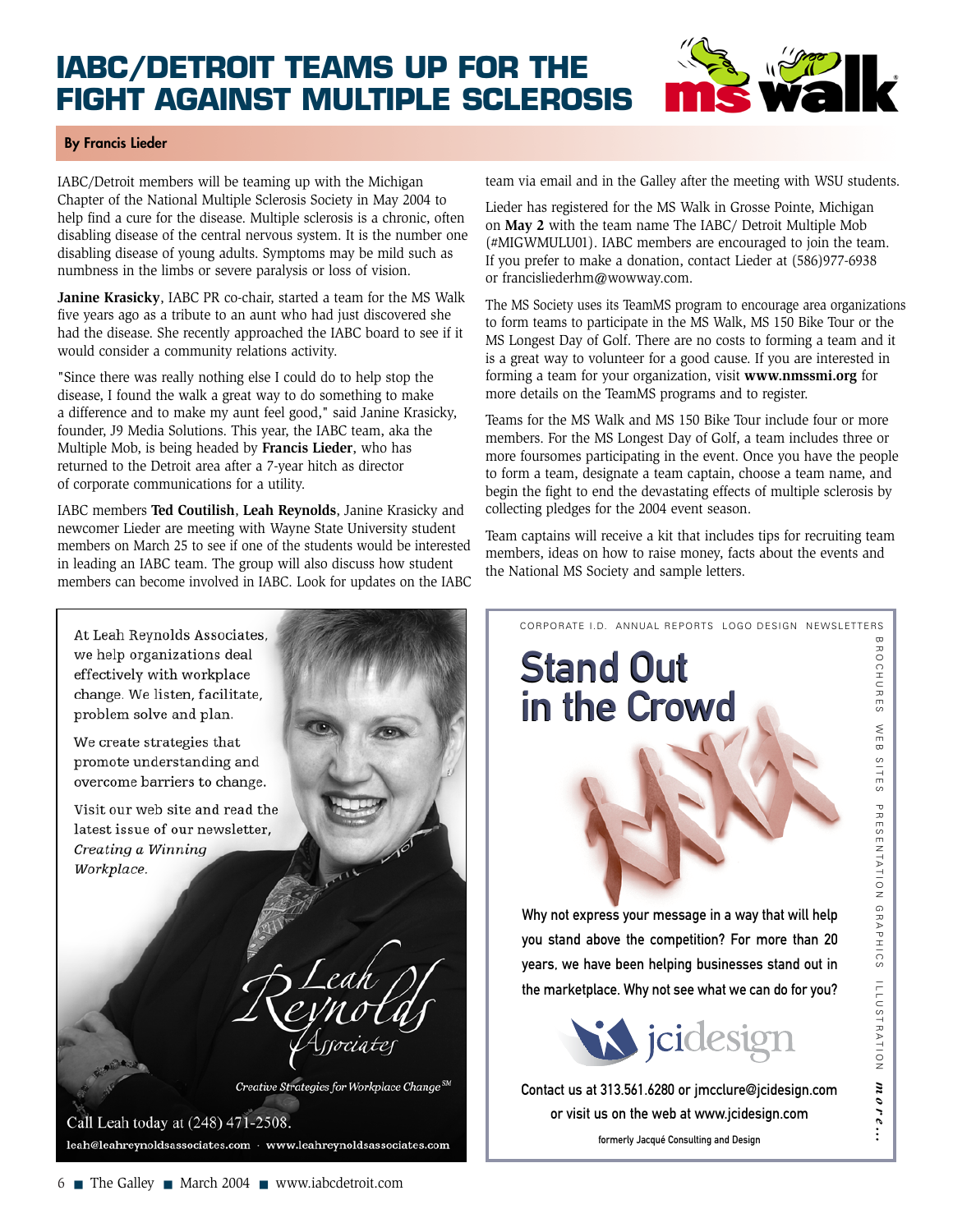# **WHAT YOU MISSED IN FEBRUARY**

#### **By Jane Berger**

**Jim Fisher**, director of corporate communications, for Visteon Corporation, a Dearborn-based supplier that provides consumerdriven technology solutions to automotive manufacturers, presented "Crisis Management From the Inside Out" at IABC/Detroit's February lunch program. Jim shared with the audience deep insight into and applicable recommendations for the development of a strong internal and crisis communications program. His experience in this area is significant, having also been employed by Federal-Mogul – currently in the throes of Chapter 11 bankruptcy – during their time of greatest crisis communication response needs.

Jim began with a high-level overview of guidelines for effectively communicating with employees in turbulent times. He then leveraged his inside knowledge of the Federal-Mogul crisis to share insight into specific internal communication approaches that were employed during that time in the company's history.

The foundation of an effective crisis communications program, according to Jim, is comprised of foresight and recognition of your organization's vulnerabilities; strong relationships with influential individuals both inside and outside of the organization; robust processes that cover every aspect of how you communicate with employees; and a top-notch, battle-tested communications team with multiple and powerful skill sets.

When it comes to identifying the tone you want your internal communications to take, Jim encouraged the audience to focus on the fundamentals: honesty, openness and responsiveness. He stressed, among other recommendations, that a company's leadership must take ownership of the messaging being circulated, and treat employees with the utmost respect. Corporate leaders can do this by addressing controversial issues as soon as they surface, and communicating employee-focused messaging as much as possible when interacting with the media.

Jim's experience in managing Federal-Mogul's response to its financial crisis equipped him with strong opinions about how to treat employees during times of internal uncertainty. It's imperative that leaders set realistic expectations, keep employees updated with the facts and only speak to what they know to be fact, he said. On the other hand, he encouraged attendees to avoid making promises they can't deliver and delivering "one size fits all" messages. His experience at Federal-Mogul convinced him that it is key to respond quickly, assertively and honestly, even if caught off guard.

Jim's presentation was relevant to a broad communications audience, because virtually every organization experiences a crisis at one time or another. His insight into how an organization in turmoil should communicate with employees during and after a crisis showed attendees that any message – whether great or small – sent in a volatile environment, is a "key message."

# **WELCOME NEW MEMBERS**

IABC/Detroit welcomes the following new members:

### **Student Members:**

**Brooke Dunwell** Wayne State University

**Mirela Dzioba** Wayne State University

**Lashon Blackwell** Wayne State University

**Javier Serrano** Wayne State University

**Kimberly Simmons** Wayne State University

**Andrew Truss** Wayne State University

**Holly Tortomasi** Wayne State University

**Tomeka Hinton Clark** Wayne State University

**Meaghan McClure** University of Michigan, Dearborn

# **Professional Members:**

**Kathryn Koehler** Ave Maria School of Law

**Maureen Wilson** Gotta Have It Graphics

**Donna Raphael** Hospice of Michigan

**Derek Mehraban** Q Ltd.

**Michael Verville** Ideas Images

**Francis Lieder** Consultant

**Elaine Bronaka** Video Monitoring Services

**Vivian Byrd** Byrd Communications

**Kathy Green** DENSO International

**Alessia Razzeto** DENSO International